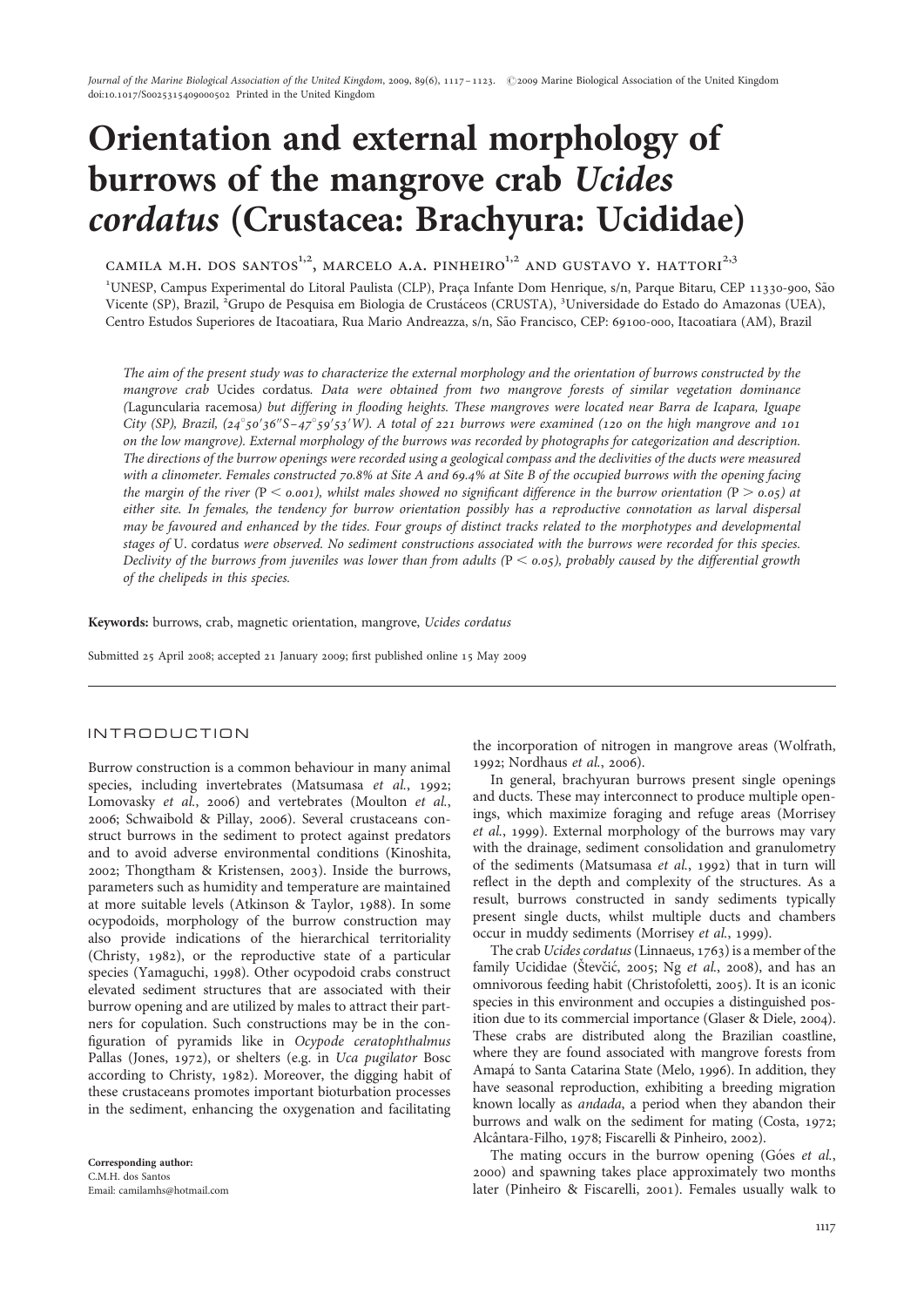the river margin to spawn, or they wait until the high tide to release the larvae in the burrow entrance (Góes et al., 2000).

Despite the great economic importance for the native population (Nordi, 1994; Blandtt & Glaser, 2000; Fiscarelli & Pinheiro, 2002), there is still scarcity of biological –ecological information about Ucides cordatus, such as the excavatory and burrow construction behaviour. According to Costa (1972), burrows from adult U. cordatus display inclined aperture in relation to the sediment surface  $(45^{\circ})$ , deepening abruptly towards the water level. In juveniles, the burrows have a larger variety of forms and a higher number of openings. In addition, burrows from U. cordatus are generally excavated near the vegetation, following patterns seen in other crabs, as these structures provide a more stable construction (Oliveira, 2005). The crabs usually move and change their burrows, and it appears that local competition is one reason for this behaviour (Piou et al., 2007).

Due to this limited scientific knowledge on the external characteristics of the burrows of U. cordatus, as well as the declivity of the ducts and orientation of their aperture, the present study aims to narrow this gap in the literature. The analyses of these parameters aimed to characterize the excavatory pattern shown by the different morphotypes of the species, and to evaluate variations due to flooding levels in the mangrove forests studied.

## MATERIALS AND METHODS

The present study was carried out at the Environmental Protection Area of Cananéia, Iguape and Peruíbe (APA/CIP), in the south of São Paulo State  $(24^{\circ}50'36''S - 47^{\circ}59'53'W)$ , on an estuarine isle close to Barra de Icapara, Iguape City, Brazil. In that area, the mangrove forest consisted of the species Laguncularia racemosa C.F. Gaertn, Avicennia schaueriana Stapf & Leechman and Rhizophora mangle Linnaeus, with the species predominance varying by location. This allowed the delimitation of two areas with the same arboreal species (Laguncularia racemosa) with distinct tidal heights: Site A (high mangrove, lower flooding height) and Site B (low mangrove, higher flooding height).

## Protocols for collection and analysis of data

Collection of data occurred from 14 to 16 August 2005 in the two mangrove forests. Quantification of flooding height in the mangrove was established from the maximum heights of the vertical distribution of the alga Bostrychia sp., which was recorded from the base of 10 trees. Site A presented 100% of L. racemosa with mean algal height of 9.8  $\pm$  2.8 cm, whilst in the Site B these values were 93.3% and 23.2  $\pm$  2.7 cm, respectively.

For each study site, 150 burrows with evident opening and presence of biogenic activity (e.g. tracks, faeces or pellets) were selected. Concomitantly, orientation points were positioned in relation to the margin of the river. At Site A (Figure 1), there was only a single orientation point, as the margin profile was parallel to the estuary. In contrast, on Site B, the margin profile was curved and required some orientation points; hence, the mean was used in the statistical analyses.

The external morphology of the selected burrows was described based on the following characteristics: (1) biogenic, with mud deposition near the opening, which enabled the occurrence of structural organization (e.g. tower, mounds,



Fig. 1. Estuarine isle where the study was performed at Iguape Region, Brazil (A), and delimitation of Sites A and B in this isle (B).

or hoods, and presence of tracks on the sediment); (2) biometric, the diameter of the burrow aperture (BD), using a Vernier calliper (0.05 mm precision); and (3) physical, the measurement of the duct declivity from the burrow using a clinometer and the orientation of the burrow opening in relation to the magnetic north using a universal geological compass.

Each burrow was photographed and the occupying specimen was captured by hand or using a trap (a small dipping net). Subsequently, the size was measured with a Vernier calliper (CW, carapace width) and the specimen morphotype (male or female) was recorded. Two classes of burrow diameter (BD) were considered and used to classify the specimens in juveniles (BD < 45 mm) and adults (BD  $\geq$  45 mm). These classes corresponded to animals with size (CW) smaller or larger than 60 mm, respectively, according to Pinheiro & Hattori (2006).

Orientation data of the burrow openings were analysed using the Rayleigh test for circular distribution (Batschelet, 1981; Zar, 1999) and represented in circular graphs produced using the program Stereonett®, with each sex being delimited in each angular band. The G-test was used to compare the proportion of burrows constructed landward and toward the margin. Declivity data of the ducts were examined using an ANOVA to compare areas of study, sex and size of individuals.

Burrow characters were examined for relationships with size at maturity and sex of the specimens. These features were obtained from field notes or photographs and from the perception of the crab catcher on the burrows, and this information was used in the description of each structural type.

Digital photographs were treated in image software, and only the red channel of the photographs (Color Mode RGB 8 bit) was used to facilitate the visualization of the nuances of the sediment. Particular attention was taken on the analysis of the track morphology and certain areas of the images were zoomed around 4 times to stress features that were more evident. These are indicated with an arrow in Figure 3.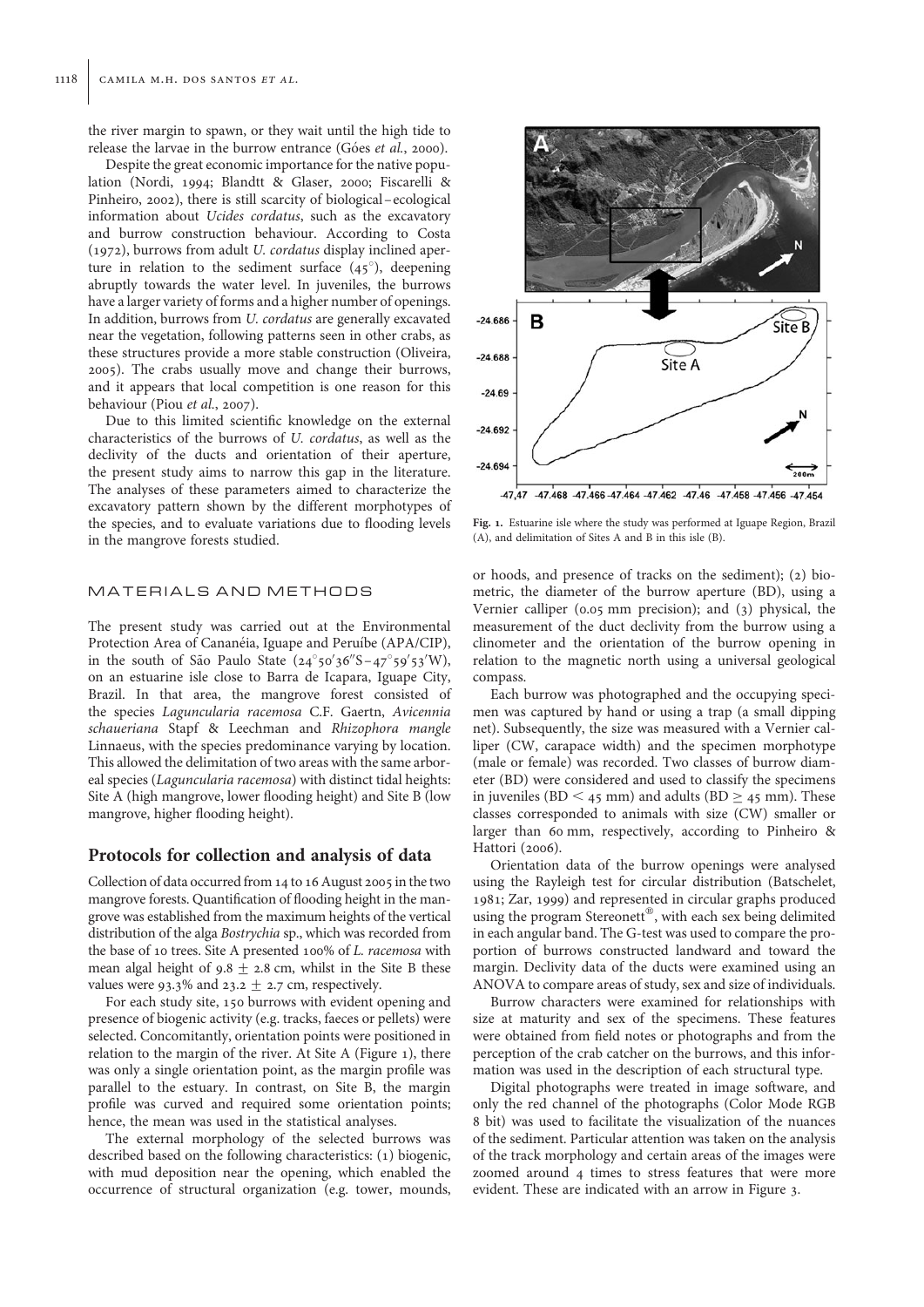

Fig. 2. Distribution orientation of burrows of *Ucides cordatus* from Site A (high mangrove) and Site B (low mangrove); Site A (high mangrove) with 55.2% of male's burrows ( $P > 0.05$ ) and 70.8% of female's burrows ( $P < 0.001$ ) towards the margin; Site B (low mangrove) with 53.8% of male's burrows ( $P > 0.05$ ) and 69.4% of female's burrows ( $P <$  0.001) towards the margin.



Fig. 3. Photographs of the external morphology of burrows of Ucides cordatus. (A) Burrow of an adult female, arrow indicating tracks larger, delicate and superficial, without deeper points; (B) burrow of a juvenile female, without evident tracks; (C) burrow of an adult male, arrow indicating shorter tracks, punctuated over a brushed surface; (D) burrow of a juvenile male, arrow indicating more superficial tracks.

#### RESULTS

Data from 120 burrows were collected on Site A (24 females and 96 males; 92 juveniles and 28 adults) and from 101 burrows on Site B (23 females and 78 males; 42 juveniles and 59 adults). As the efficiency of the capture of the specimens by the collectors and the traps was not 100%, only data from burrows that had the occupant's sex confirmed were used. Ovigerous females were not recorded during the study period.

#### Orientation in relation to magnetic north

At Site A, the margin of the river was located at  $19^\circ$  of the magnetic north. The data were divided by sectors and the Rayleigh test applied (Zar, 1999), which indicated the non-uniform distribution in the 0 to 360° interval (Z = 6.97; P < 0.05). No preferential direction was detected for males using the G-test (55.2% towards the river margin;  $G = 0.76$ ;  $P > 0.05$ ), whilst 70.8% of females constructed burrows with aperture facing the margin  $(G = 15.51; P \le 0.001;$  Figure 2 A). On Site B, sectorization and the Rayleigh test indicated a uniform distribution of the orientation in the interval  $o^{\circ}$  to 360° (Z = 1.37;  $P > 0.05$ ). On this site, the margin profile was curvilinear and it was necessary to calculate the mean angle in relation to the magnetic north  $(77^{\circ})$ . As verified for Site A, no directional preference was detected in the burrow aperture of males on Site B using the G-test (53.8% toward the margin;  $G = 1.49; P > 0.05$ , whilst females continued to show a significant percentage of open burrows (69.4%) towards the margin ( $G = 13.79$ ;  $P < 0.001$ ; Figure 2 B).

## **Declivity**

No difference was found between the burrow declivity from the two mangrove sites studied ( $F = 2.29, P > 0.05$ ), and a similar pattern was found when the burrow inclination was compared between males and females ( $F = 1.23$ ,  $P > 0.05$ ). The analysis between juveniles (CW  $<$  60 mm) and adults (CW  $\geq$  60 mm) found that the inclination of the burrows in juveniles (5 to 40 $\degree$ ; 17.9  $\pm$  0.7°) was lower than in adults (10 to 30°, 20.3  $\pm$  1.1°)  $(F = 13.31, P \le 0.001).$ 

## External morphology

In most of the burrows of U. cordatus, the opening was ellipsoid or circular, and only a few of them were associated with mud deposits, which were 2 to 4 cm in height. Mud deposition on the burrow aperture was not related to sex, mangrove area or specimen size. No observation of any sedimentary structure (e.g. tower, mound and hood), or use of mud balls or trenches in association with the burrows were recorded. Nevertheless, it was possible to characterize the morphotype of the species from the tracks left on the sediment, and these were identified as: (1) adult females, producing tracks that were fine, delicate, superficial and larger than those from males (Figure  $3$  A); (2) juvenile females, making tracks that consisted of grooves of reduced size, but difficult to distinguish (Figure 3 B), from unoccupied galleries; (3) adult males, with punctuated and deep tracks on a lightly brushed sediment (Figure 3 C); and (4) juvenile males, with tracks similar to those from females, but more superficial (Figure 3 D).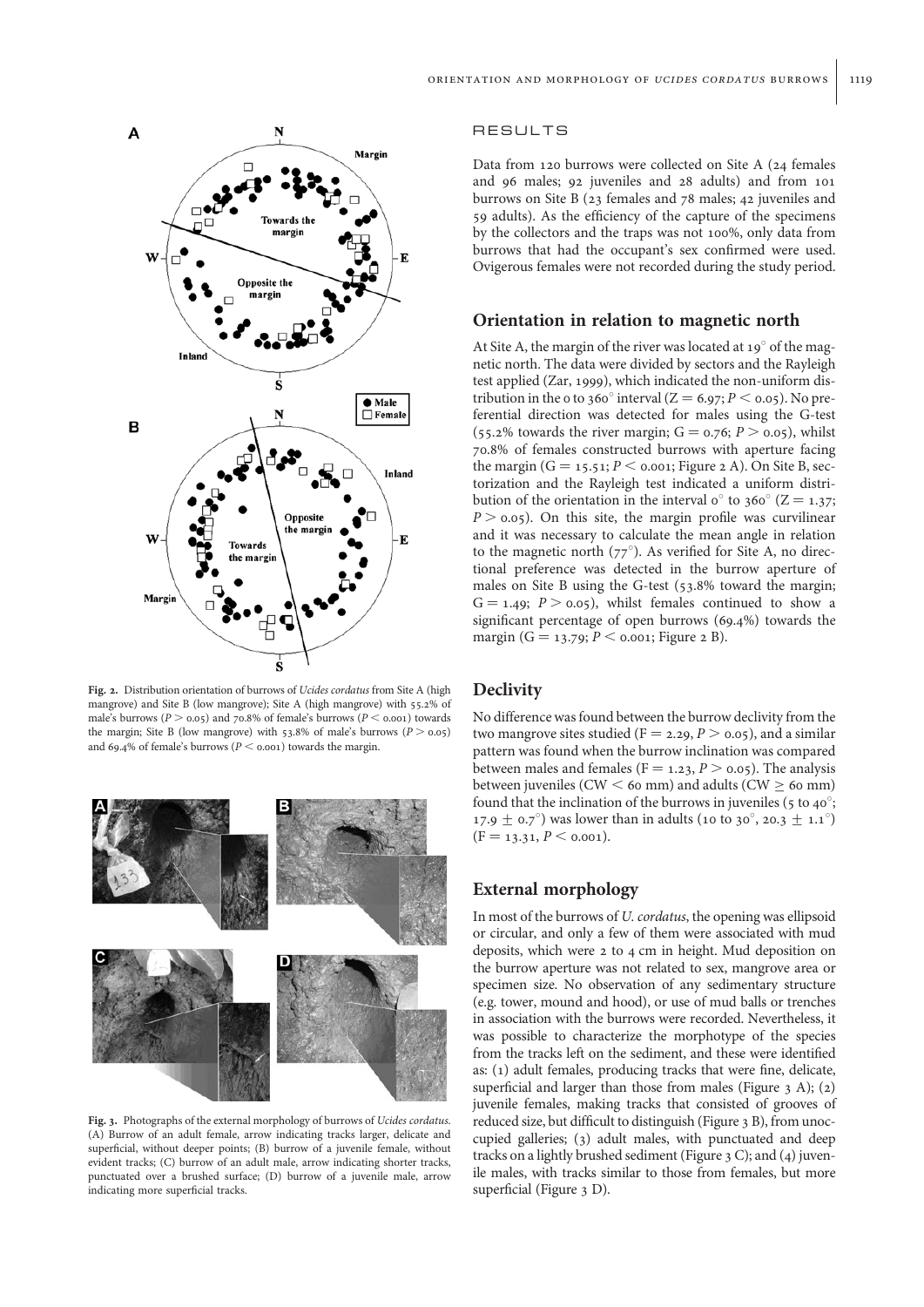#### DISCUSSION

Female preference constructing the burrow openings facing the margin has possibly a reproductive implication. This construction would optimize their water access during the larval release and would favour the larval dispersal due to the tidal action (Freire, 1998; Goés et al., 2000). Thus, the river would function as a reflector of natural light and a visual cue for ovigorous females migrating to the water line for larval release. This behaviour has been previously described for other semi-terrestrial brachyurans (Bliss et al., 1978). However, other orientation mechanisms may also be used by the females. Luschi et al. (1997) verified the influence of polarized light in the orientation of Dotilla wichmanni Man, but this might not be used by all brachyuran species, since Daumer et al. (1963) have not observed the same for crabs of the genus Ocypode. Furthermore, there have been suggestions that orientation in many crustaceans occurs by detection of the geomagnetic field (Lohmann et al., 1995), visual stimuli (Zeil, 1998), or even by anemotaxis (Vannini & Chelazzi, 1981). The mechanism involved in the orientation may change ontogenetically according to the crab necessities and/or environmental conditions. Winn & Olla (1972) and Herrnkind (1983) reported that during the early stages, crustaceans show a tendency to orientate by chemical cues, whilst in adults visual cues are more decisive, particularly in relation to polarized light and sun position. Hence, larval dispersal in the burrow entrance during high tide (Goés et al., 2000) may be driven by chemical cues to direct them toward the river, while the females use the river as a visual cue.

Reports on the orientation in Brachyura are rare in the crustacean literature. Amongst these reports, the migration of the red crab (Gecarcinus lateralis Freminville) is particularly remarkable (Bliss et al., 1978). Adults travel several kilometres from the forests to the beach to spawn, whilst their juveniles make their way back closing the life cycle (Bliss et al., 1978). Nevertheless, this topic requires more studies on the existence or absence of an orientation pattern during migration, or in the case of U. cordatus, during the burrow construction.

The direction of the burrow openings showed a nonuniform distribution on Site A and this may be explained by the female tendency for constructing the burrows facing the river margin, which presented a straight profile. Nonetheless, we verified an uniform distribution pattern at Site B that is certainly a result of the curvilinear profile of the margins in this area. The orientation points available to the females probably have produced the spurious uniformity observed.

Morphological characteristics such as the duct declivity are of extreme relevance in agonistic displays or territory defence behaviours (Christy, 1982), but descriptions are very limited in the literature. For ocypodoids, this subject has been investigated previously only for species of the genus Uca (Genoni, 1991; Wolfrath, 1992; Lim & Diong, 2003) and only Lim & Diong (2003) have carried out precise measurements of the declivity of the burrows and comparison between sexes. For the crab U. cordatus, such information is still rare. According to Costa (1972), juvenile and adult burrows present similar slope  $(45^{\circ})$  and are constructed with the pereopods. This is in contrast with the results of the present study, which demonstrates that the declivity of the ducts is different between juveniles and adults. Such discrepancy may be due to the absence of a systematic collection of data by Costa (1972), who made only a visual description of the differences.

The heterochely appears to influence the declivity of the duct (Clayton, 1988) and the direction of the burrow opening (Vaninni, 1980). Lim & Diong (2003) verified significant differences in the burrow declivity between sexes in Uca annulipes, and the authors suggested heterochely (males) and homochely (females) as the causes for the observed pattern. Conversely, this could explain the patterns observed in Ucides cordatus because heterochely is found in both males and females (Alcântara-Filho, 1982; Melo, 1996), but occurring with an increase in the growth rate of the claws in relation to the cephalothorax at the onset of sexual maturity (Pinheiro & Hattori, 2006). Consequently, it is expected that such morphological alterations affect the excavatory behaviour of the crabs. This is evidenced in the distinct patterns between juveniles and adults expressed by the differences in burrow declivity.

Power (1975) noted that granulometric differences may cause alterations in the burrow declivity in some species of the genus *Uca*. This is evident in mangrove areas where granulometry may vary significantly as a function of the flooding level, with sandier sediments in less flooded areas (Site A) and muddier in the more frequently flooded areas (Site B) (Hogarth, 1999; Little, 2000). Nevertheless, the present study has not evidenced correlation between burrow declivity and flooding height, which suggests that granulometry does not influence the duct inclination of burrows in Ucides cordatus.

Burrow morphology in mangrove crabs may vary according to depth (Takeda & Kunihara, 1987), drainage, and sediment composition and consolidation (Rossi & Chapman, 2003; Ribeiro et al., 2005) of the site. Although the subject has been studied in a few brachyurans (Power, 1975; Vannini, 1980; Christy, 1982; Thongtham & Kristensen, 2003), a detailed analysis has not been carried out in U. cordatus. The only description for this species refers to the circular/ellipsoid format of the openings (Oliveira, 1946; Costa, 1972; Alcântara-Filho, 1978), and particularly the information on the tracks of this species continues to be empirical rather than scientific (Fiscarelli & Pinheiro, 2002).

Territorial behaviour at the burrows has been reported for males of many ocypodoid species, with the construction of specific structures (Christy, 1982; Oliveira et al., 1998; Wada et al., 1998; Yamaguchi, 1998; Burford et al., 2001). In U. cordatus, no construction associated with the burrow was recorded in the study period, only a small elevation of the opening in relation to the sediment. This feature characterizes excavatory and cleaning activities from the burrows, which is common amongst these animals (Costa, 1972; Fiscarelli & Pinheiro, 2002). Therefore, it is presumable that U. cordatus does not utilize mud constructions as a demonstration of territorialism such as in other smaller sympatric crab species.

According to Góes et al. (2000), Ucides cordatus copulates at the burrow opening during the andada (the reproductive migration), when males produce large quantities of foam around their bodies. These authors suggested the presence of pheromones in the foam composition, which could enhance the chemical attraction of the females. Moreover, the foam volume also maximizes the size of the males on the sediment, making the crabs more visible to their partners and enhancing sexual recognition and formation of pairs. This would explain the absence of sedimentary structures near the burrow openings in this species (e.g. hood, mound, pyramid, etc.), a common character in other ocypodoids (Jones, 1972; Christy, 1982).

Burrows of juvenile U. cordatus may have more than one opening (Costa, 1972; Alcântara-Filho, 1978). In the majority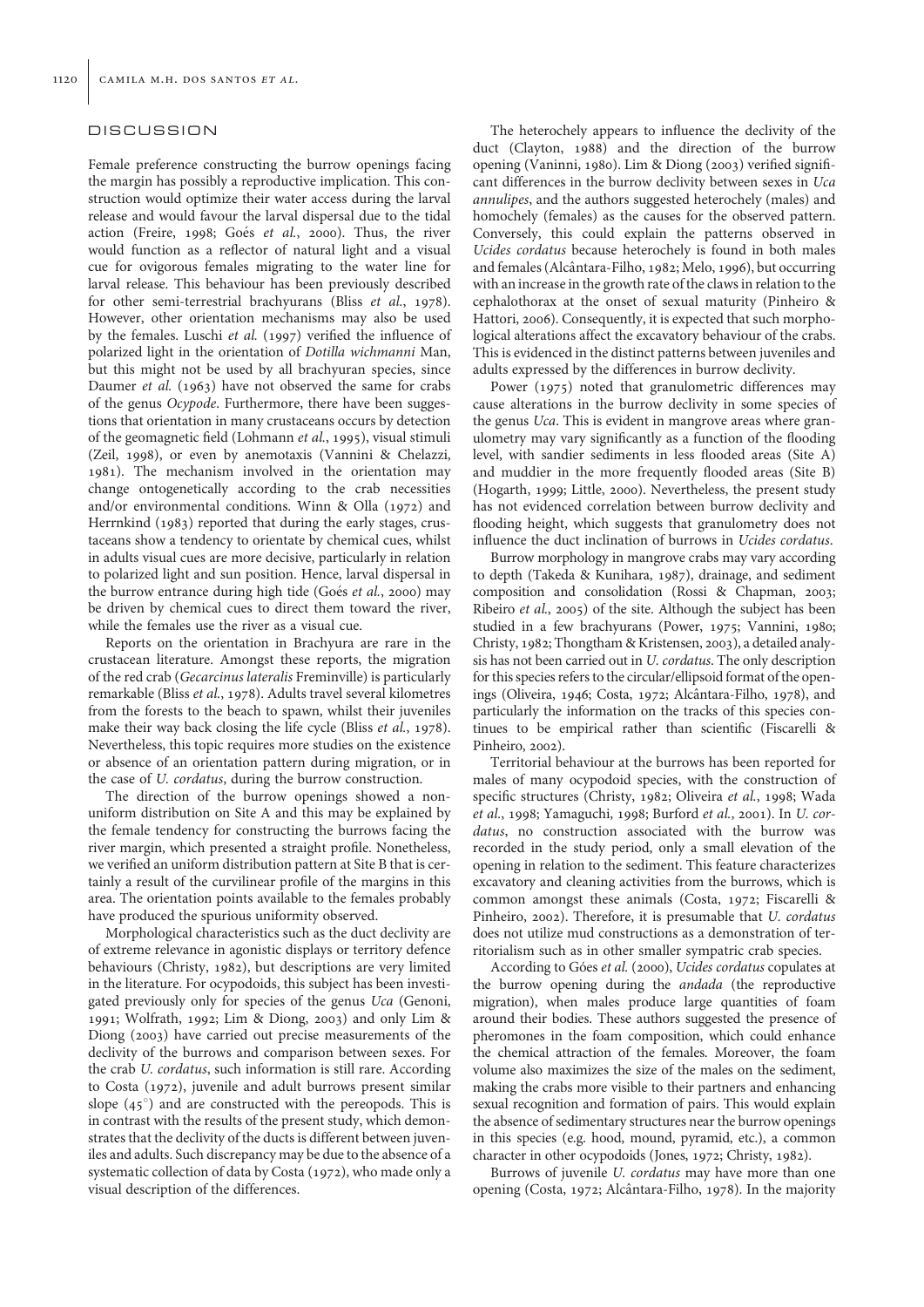of brachyurans, burrows have a single opening and duct, but some of these burrows are interconnected forming multiple openings that maximize a safe foraging area and serve as a communal refuge against predation (Morrisey et al., 1999). In the present study, only burrows with a single opening were observed, despite the fact that juvenile burrows with multiple openings were previously recorded on the same estuarine isle (Hattori, 2006).

Differences observed in the tracks of this species are related to the different morphological characteristics between the morphotypes. Males show numerous developed setae covering the entire ventral area, from the 2nd to the 4th pairs of pereopods, which produce brushed tracks. In females, setae are not well developed, but abundant on the locomotor appendages (Pinheiro & Fiscarelli, 2001). The finest grooves on the female tracks are attributed to the more styliform dactyls of their pereopods (Fiscarelli & Pinheiro, 2002), with the depth of the tracks depending on the weight of the specimen. Males have larger size and weight than females (Alcântara-Filho, 1982; Alves & Nishida, 2004; Pinheiro et al., 2005), particularly after puberty moult (CW >60 mm) (Pinheiro & Hattori, 2006) when males leave deeper, punctural tracks, whilst females leave shallow, but widespread grooves. Similarly, juvenile tracks are more superficial and difficult to distinguish, and are easily confused with adult female tracks by the crab collectors.

The information obtained demonstrates the adaptations of the crab to the mangrove environment, which is expressed as behavioural and morphological adjustments. The present study is important for the management optimization of this fishery resource in Brazil, as the external morphology of the burrows allows the estimation of density and population structure by a non-invasive technique. The use of a non-invasive method has proven to be useful to estimate the size of specimens in burrows (Hattori, 2006). This technique may be helpful, particularly, considering the reduction of the population stocks in many regions (Gondim & Araújo, 1996; Machado & Gondim, 2000).

Additional information on the orientation of the female burrows and testing the efficiency of the pattern proposed by this study of external morphology of the burrows could lead to future studies.

#### ACKNOWLEDGEMENTS

We acknowledge the financial support by FAPESP (Projeto Uçá II, Proc. # 02/05614-2 to M.A.A.P.; and Scientific Initiation Scholarship to C.M.H.S., Proc. # 05/00269-3). We also thank MSc Bruno S. Sant'anna, Daiane F. Oliveira and Bruno Sayão for their assistance in fieldwork and Dr Ronaldo A. Christofolleti for help with statistical analysis.

#### REFERENCES

- Alcântara-Filho P. (1978) Contribuição ao estudo da biologia e ecologia do caranguejo uçá, Ucides cordatus cordatus (Linnaeus, 1763) (Crustacea, Decapoda, Brachyura), no manguezal do rio Ceara´ (Brasil). Arquivos de Ciências do Mar 18, 1-41.
- Alcântara-Filho P. (1982) Diversificação intraespecífica do caranguejo-uçá, Ucides cordatus (Linnaeus, 1763) (Crustacea-Decapoda–Brachyura), entre os manguezais dos Rios Pará, Estado do

Pará e Pomonga, Estado do Sergipe (Brasil): 00°11'S-10°40'S. PhD thesis. Universidade de São Paulo, São Paulo, Brazil.

- Alves R.N. and Nishida A. (2004) Population structure of the mangrove crab Ucides cordatus (Crustacea: Decapoda: Brachyura) in the estuary of the Mamanguepe River, Northeast Brazil. Tropical Oceanography 32, 23–37.
- Atkinson R.J.A. and Taylor A.C. (1988) Physiological ecology of burrowing decapods. Symposium of the Zoological Society of London 59,  $201 - 226$ .
- Batschelet E. (1981) Circular statistics in biology. London: Academic Press.
- Blandtt L.S. and Glaser M. (2000) Sociedade humana e o recurso caranguejo (Ucides cordatus) na costa do Pará. In Proceedings of Mangrove 2000. Sustainable use of estuaries and mangroves: challenges and prospects, Recife, Brazil, 22–28 May 2000. CD-ROM, Abstract 8.
- Bliss D.E., van Montfrans J., van Montfrans M. and Boyer J.R. (1978) Behavior and growth of the land crab Gecarcinus lateralis (Freminville) in Southern Florida. Bulletin of the American Museum of Natural History 160, 115–151.
- Burford F.R.L., McGregor P.K. and Oliveira R.F. (2001) Mudballing revisited: further investigations into the construction behavior of male Uca tangeri. Behavior 138, 221–234.
- Christofoletti R.A. (2005) Ecologia Trófica do Caranguejo-Uçá, Ucides cordatus (Linnaeus, 1763) (Crustacea, Ocypodidae) e o Fluxo de Nutrientes em Bosques de Mangue, na Região de Iguape (SP). PhD thesis. Universidade Estadual Paulista, Jaboticabal, Brazil.
- Christy J.H. (1982) Burrow structure and use in the sand fiddler crab, Uca pugilator (Bosc). Animal Behavior 30, 687–694.
- Clayton D.A. (1988) Hood construction as a spacing mechanism in Cleistostoma kuwaitense (Crustacea: Ocypodidae). Marine Biology 99, 57–61.
- Costa R.S. (1972) Fisiologia do caranguejo-uçá, Ucides cordatus (Linnaeus, 1763)—Crustáceo, Decápode—do Nordeste Brasileiro. PhD thesis. Universidade de São Paulo, São Paulo, Brazil.
- Daumer K., Jander R. and Waterman T.H. (1963) Orientation of the ghost crab Ocypode in polarized light. Zeitschrift für Vergleichende Physiologie 47, 56–76.
- Fiscarelli A.G. and Pinheiro M.A.A. (2002) Perfil sócio-econômico e conhecimento etnobiológico do catador de caranguejo-uçá, Ucides cordatus (Linnaeus, 1763), nos manguezais de Iguape (24°41'S), SP, Brasil. Actualidades Biológicas 24, 129-142.
- Freire A.S. (1998) Dispersão larval do caranguejo do mangue Ucides cordatus (L. 1763) em manguezais da Baia de Paranaguá, Paraná. MSc thesis. Universidade de São Paulo, São Paulo, Brazil.
- Genoni G.P. (1991) Increased burrowing by fiddler crabs Uca rapax (Smith) (Decapoda: Ocypodidae) in response to low food supply. Journal of Experimental Marine Biology and Ecology 147, 267–285.
- Glaser M. and Diele K. (2004) Asymmetric outcomes: assessing central aspects of the biological, economic and social sustainability of a mangrove crab fishery, Ucides cordatus (Ocypodidae), in North Brazil. Ecological Economics 49, 361–373.
- Góes P., Sampaio F.D.F., Carmo T.M.S., Toso G.C. and Leal M.S. (2000) Comportamento e período reprodutivos do caranguejo do mangue Ucides cordatus. In Proceedings of V Simpósio de Ecossistemas Brasileiros. Vitória, Brazil,10-15 October 2000, Conservação, pp. 335–348.
- Gondim C.J.E. and Araujo F.B. (1996) Redução dos tamanhos dos caranguejos Ucides cordatus (L.) capturados nos manguezais de Maracanã, Zona do Salgado Paraense. In Proceedings of 3° Congresso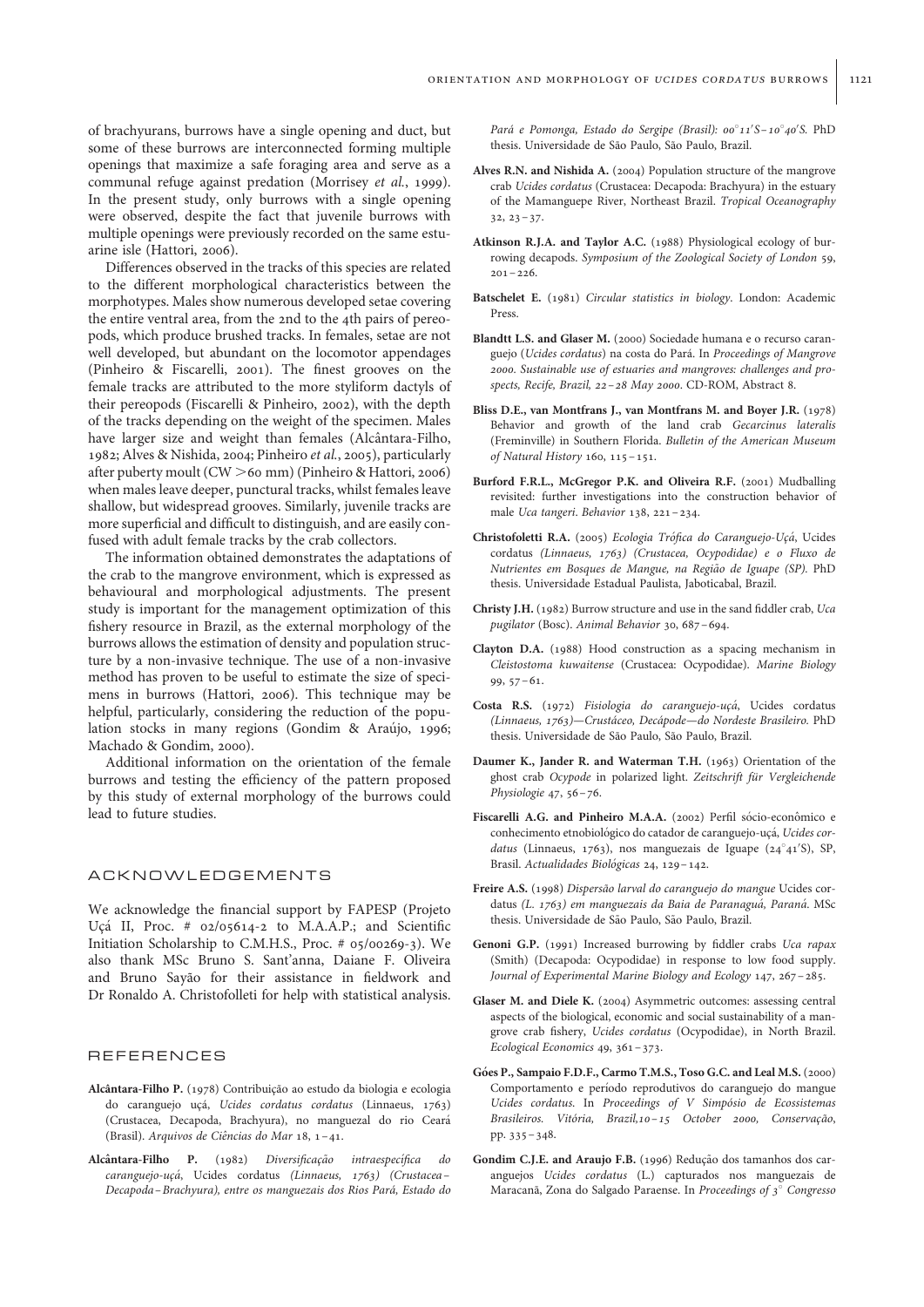de Ecologia do Brasil, Universidade de Brasília, Brasília, DF, 6-8 October 1996, p. 260.

- Hattori G.Y. (2006) Densidade populacional do caranguejo-ucá, Ucides cordatus (Linnaeus, 1763) (Crustacea, Brachyura, Ocypodidae), na região de Iguape (SP). PhD thesis. Universidade Estadual Paulista, Jaboticabal, Brazil.
- Herrnkind W.F. (1983) Movement patterns and orientation. In Vernberg F.J. and Vernberg W.B. (eds) The biology of Crustacea. New York: Academic Press, pp. 41–105.
- Hogarth P.J. (1999) The biology of mangroves (biology of habitats). Oxford: Oxford University Press.
- Jones D.A. (1972) Aspects of the ecology and behaviour of Ocypode ceratophthalmus (Pallas) and O. kuhlii de Haan (Crustacea: Ocypodidae). Journal of Experimental Marine Biology and Ecology 8, 31–43.
- Kinoshita K. (2002) Burrow structure of the mud shrimp Upogebia major (Decapoda: Thalassinidea: Upogebiidae). Journal of Crustacean Biology 22, 474–480.
- Lim S.S.L. and Diong C.H. (2003) Burrow-morphological characters of the fiddler crab, Uca annulipes (H. Milne-Edwards, 1837) and ecological correlates in a lagoonal beach on Pulau Hantu, Singapore. Crustaceana 76, 1055–1069.
- Little C. (2000) The biology of soft shores and estuaries (biology of habitats). Oxford: Oxford University Press.
- Lohmann K.J., Pentcheff N.D., Newitt G.A., Stetten G.D., Zimmer-Faust R.K., Jarrard H.E. and Boles L.C. (1995) Magnetic orientation of spiny lobsters in the ocean: experiments with undersea coil systems. Journal of Experimental Biology 198, 2041–2048.
- Lomovasky B.J., Casariego A.M., Brey T. and Iribarne O. (2006) The effect of the SW Atlantic burrowing crab Chasmagnathus granulatus on the intertidal razor clam Tagelus plebeius. Journal of Experimental Marine Biology and Ecology 337, 19–29.
- Luschi P., Del Seppia C. and Crosio E. (1997) Orientation during shortrange feeding in the crab Dotilla wichmanni. Journal of Comparative Physiology A 181, 461–468.
- Machado M.C.S. and Gondim C.J.E. (2000) Biometria e oferta do caranguejo (Ucides cordatus) em restaurantes de toc-toc da área metropolitana de Belém. In Proceedings of Mangrove 2000. Sustainable use of estuaries and mangroves: challenges and prospects, Recife, Brazil, 22–28 May 2000. CD-ROM, Abstract 105.
- Matsumasa M., Takeda S., Poovachiranon S. and Murai M. (1992) Distribution and shape of Dotilla myctiroides (Brachyura: Ocypodidae) burrow in the seagrass Enhalus acoroides zone. Benthos Research  $43, 1-\theta$ .
- Melo G.A.S. (1996) Manual de identificação dos Brachyura (Caranguejos e Siris) do litoral Brasileiro. São Paulo: Plêiade/FAPESP.
- Morrisey D.J., DeWitt T.H., Roper D.S. and Williamson R.B. (1999) Variation in the depth and the morphology of burrows of the mud crab Helice crassa among different types of intertidal sediment in New Zealand. Marine Ecology Progress Series 182, 231–242.
- Moulton C.E., Brady R.S. and Belthoff J.R. (2006) Association between wildlife and agriculture: underlying mechanisms and implications in burrowing owls. Journal of Wildlife Management 70, 708–716.
- Ng P.K.L., Guinot D. and Davie P.J.F. (2008) Systema Brachyurorum: Part I. An annotated checklist of extant brachyuran crabs of the world. The Raffles Bulletin of Zoology 17, 1–286.
- Nordhaus I., Wolff M. and Diele K. (2006) Litter processing and population food intake of the mangrove crab Ucides cordatus in a high intertidal forest in northern Brazil. Estuarine, Coastal and Shelf Science 67, 239–250.
- Nordi N. (1994) A produção dos catadores de caranguejo-ucá (Ucides cordatus) na região de Várzea Nova, Paraíba, Brasil. Revista Nordestina de Biologia 9, 71–77.
- Oliveira D.A.F. (2005) Distribuição espacial do caranguejo-uçá, Ucides cordatus (Linnaeus, 1763) (Crustacea, Brachyura, Ocypodidae). Graduation monograph. Universidade Estadual Paulista, São Vicente, Brazil.
- Oliveira L.P.H. (1946) Estudos ecológicos dos crustáceos comestíveis Uçá e Guaiamú, Cardisoma guanhumi Latreille e Ucides cordatus (L). Gecarcinidae, Brachyura. Memórias do Instituto Oswaldo Cruz 44, 295–322.
- Oliveira R.F., McGregor P.K., Burford F.R.L., Custodio M.R. and Latruffe C. (1998) Functions of mudballing behaviour in the European fiddler crab Uca tangeri. Animal Behavior 55, 1299–1309.
- Pinheiro M.A.A. and Fiscarelli A.G. (2001) Manual de apoio à fiscalização do caranguejo-uçá (Ucides cordatus). 1st edition. Instituto Brasileiro do Meio Ambiente (IBAMA)/Centro de Pesquisa e Extensão Pesqueira das Regiões Sudeste e Sul (CEPSUL).
- Pinheiro M.A.A. and Hattori G.Y. (2006) Relative growth of the mangrove crab Ucides cordatus (Linnaeus, 1763) (Crustacea, Brachyura, Ocypodidae) at Iguape, São Paulo, Brazil. Brazilian Archives of Biology and Technology 49, 813–823.
- Pinheiro M.A.A., Fiscarelli A.G. and Hattori G.Y. (2005) Growth of the mangrove crab Ucides cordatus (Linnaeus, 1763) (Brachyura: Ocypodidae) at Iguape, SP, Brazil. Journal of Crustacean Biology 25,  $293 - 301.$
- Piou C., Berger U., Hildebrandt H., Grimm V., Diele K. and D'Lima C. (2007) Simulating cryptic movements of a mangrove crab: recovery phenomena after small scale fishery. Ecological Modelling 205, 110–122.
- Power L.W. (1975) The fiddler crab burrow: a study in behavioral ecology. PhD thesis. University of Texas, Austin, Texas, USA.
- Ribeiro P.D., Iribarne O.O. and Daleo P. (2005) The relative importance of substratum characteristics and recruitment in determining the spatial distribution of the fiddler crab Uca uruguayensis Nobili. Journal of Experimental Marine Biology and Ecology 314, 99–111.
- Rossi F. and Chapman M.G. (2003) Influence of sediment on burrowing by the soldier crab Mictyris longicarpus Latreille. Journal of Experimental Marine Biology and Ecology 289, 181–195.
- Schwaibold U. and Pillay N. (2006) Behavioral strategies of the African ice rat Otomys sloggetti robertsi in the cold. Physiology and Behavior 88, 567–574.
- Števčić Z. (2005) The reclassification of brachyuran crabs (Crustacea: Decapoda: Brachyura). Natura Croatica 14, 1 –159.
- Takeda S. and Kunihara Y. (1987) The distribution and abundance of Helice tridens (De Haan) burrows and substratum conditions in a northeastern Japan saltmarsh (Crustacea: Brachyura). Journal of Experimental Marine Biology and Ecology 107, 9 –19.
- Thongtham N. and Kristensen E. (2003) Physical and chemical characteristics of mangrove crab (Neoepisesarma versicolor) burrows in the Bangrong mangrove forest, Phuket, Thailand; with emphasis on behavioural response to changing environmental conditions. Vie et Milieu 53, 141–151.
- Vannini M. (1980) Burrows and digging behaviour in Ocypode and other crabs (Crustacea Brachyura). Monitore Zoologico Italiano (N.S.) Supplement 13, 11–44.
- Vannini M. and Chelazi G. (1981) Orientation of Coenobita rugosus (Crustacea: Anomura): a field study on Aldabra. Marine Biology 64,  $135 - 140.$